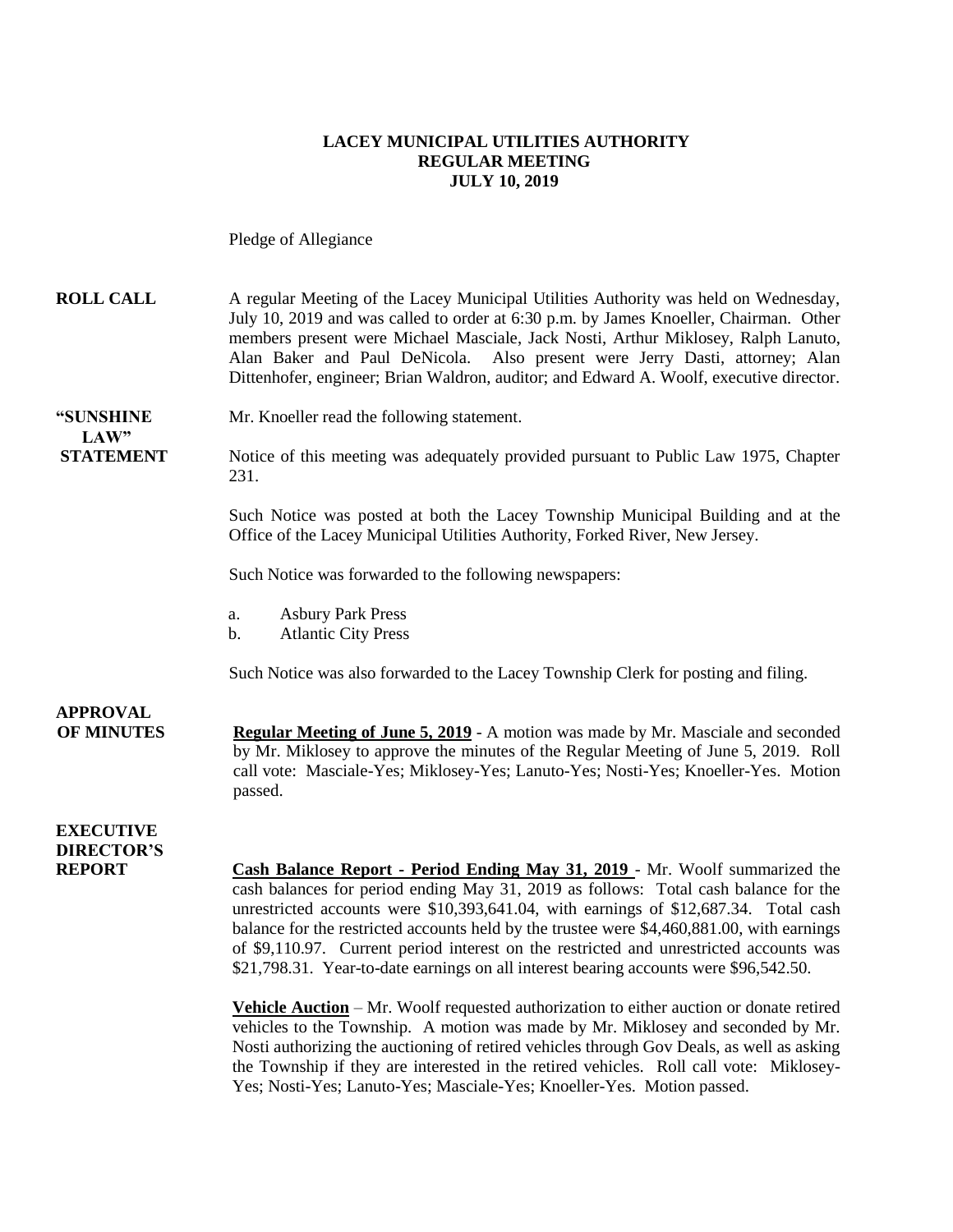Board Meeting July 10, 2019 Page 2

> Mr. Woolf stated the Authority was noticed that the OCUA sewer disposal charges would not be increasing for the year 2020.

# **BUSINESS**

**REPORT** The business report was submitted for review.

## **ENGINEER'S**

**REPORT Resolution 2019-36 – Award Contract – 2019 Sewer System Televising & Cleaning** On recommendation by the engineer, a motion was made by Mr. Nosti and seconded by Mr. Miklosey to adopt *Resolution 2019-36, Resolution of the Lacey Municipal Utilities Authority, County of Ocean, State of New Jersey, Awarding a Contract for the 2019 Sanitary Sewer System Televising and Cleaning Project to North American Pipeline Services, LLC, in the amount of \$59,738.46.* Roll call vote: Nosti-Yes; Miklosey-Yes; Lanuto-Yes; Masciale-Yes; Knoeller-Yes. Motion passed.

> **New Administration Building** – Mr. Dittenhofer stated construction of the administration building is complete. A CO was issued by the Township, however, punch list items still remain with the contractor. Punch list items are on-going at this time.

> **Water Tank No. 1 Repainting** – Mr. Dittenhofer stated this project is scheduled to be bid in July for award at the August meeting.

> **Holtec Internationa**l – Mr. Knoeller asked Mr. Dasti to research if Holtec International is under any guidelines of the NRC that they must use city water.

### **ATTORNEY'S**

**REPORT ALDI, Inc.** – Mr. Dasti stated his office has reviewed the letter from Remington & Vernick engineers. Final approval of water and sewer connections will not be necessary inasmuch as the existing building is already serviced by water and sewer connections.

# **AUDITOR'S**

**REPORT Accountant's Status Report – Month Ended May 31, 2019** – Mr. Waldron reported water and sewer revenues had a favorable variance for the month. Sewer and water expenses had a favorable variance for the month and year to date. Sewer user charges had a favorable variance for the month, but unfavorable on water.

#### **CORRESPONDENCE**

**Alfred Pepe, Clubhouse Road** - Requesting relief of utility bill, due to pipe leak in crawl space. Since the water that leaked did not go into the sewer system a motion was made by Mr. Nosti and seconded by Mr. Miklosey to grant a credit adjustment on the sewer charges in the amount of \$524.20 (104,000 gallons). Roll call vote: Nosti-Yes; Miklosey-Yes; Lanuto-Yes; Masciale-Yes; Knoeller-Yes. Motion passed.

**Thomas Carey, Hazelton Ave.** - Requesting relief of utility bill, due to pipe leak in crawl space. Since the water from the leak did not go into the sewer system, a motion was made by Mr. Masciale and seconded by Mr. Miklosey to grant a credit adjustment on the sewer charges in the amount of \$2,060.82 (303,000 gallons). Roll call vote: Masciale-Yes; Miklosey-Yes; Lanuto-Yes; Nosti-Yes; Knoeller-Yes. Motion passed.